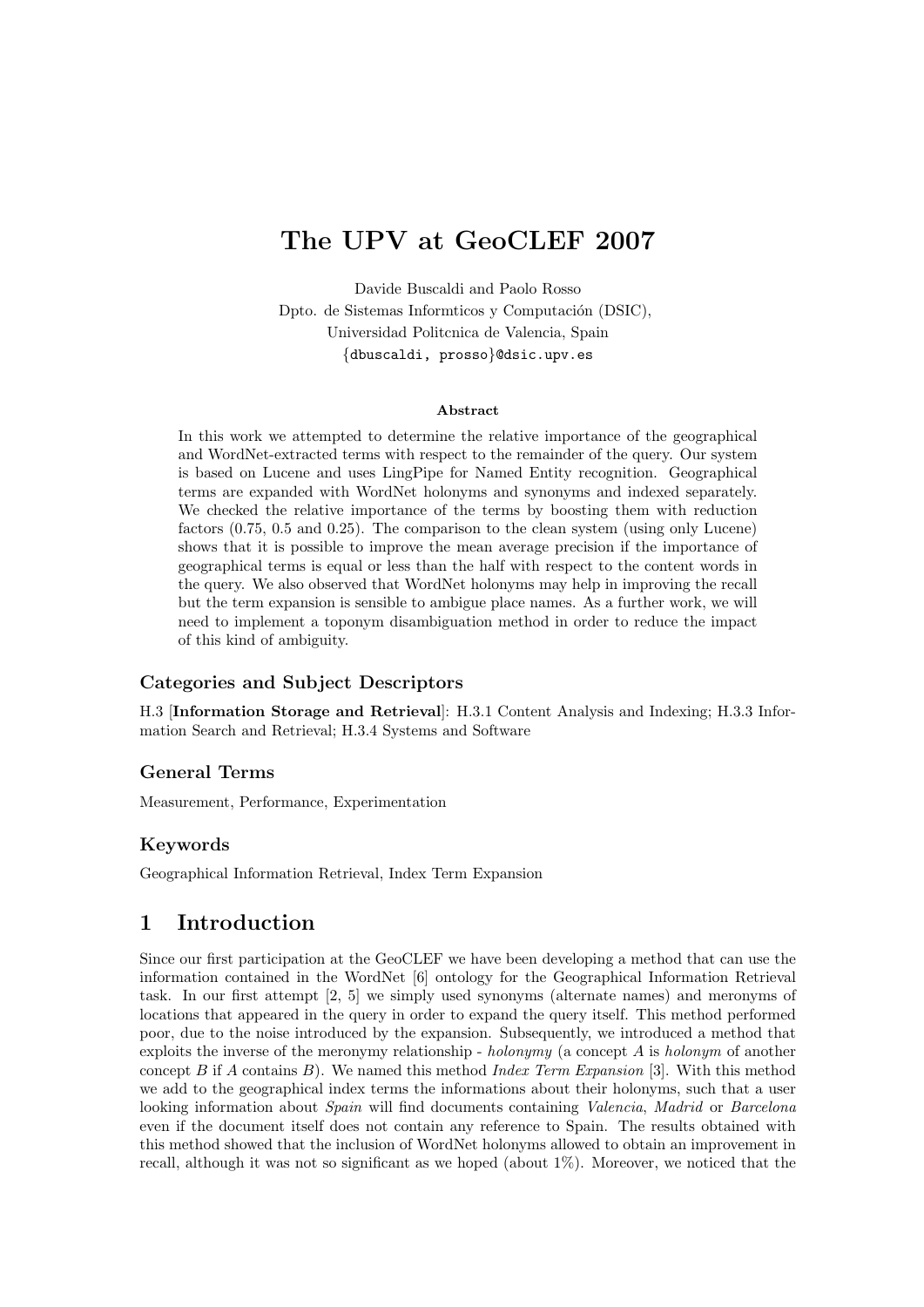use of the Index Term Expansion method did not allow to obtain the same precision of the clean system. We individuated the reason of this behaviour in the fact that the geographical terms were assigned the same importance of the other terms of the query. Therefore, in this participation we attempted to determine the relative importance of geographical and WordNet-extracted terms with respect to the remainder of the terms of the query. This has been done by means of the separation of the index of geographical terms from the general index and the creation of another index that contains only WordNet-extracted terms.

In the following section, we describe the system and how index term expansion works. In section 3 we describe the characteristics of our submissions and show a resume of the obtained results.

# 2 Our System

The core of the system is constituted by the Lucene<sup>1</sup> open source search engine, version  $2.1$ . The engine is supported by a module that uses LingPipe<sup>2</sup> for HMM-based Named Entity recognition (this module performs the task of recognizing geographical names in text), and another one that is based on the MIT Java WordNet Interface<sup>3</sup> in order access the WordNet ontology and find synonyms and holonyms of the geographical names.

## 2.1 Indexing

During the indexing phase, the documents are examined in order to find location names  $(toponym)$ by means of LingPipe. When a toponym is found, then two actions are performed: first of all, the toponym is added to a separate index (geo index) that contains only the toponyms. In the second place, WordNet is examined in order to find holonyms (recursively) and synonyms of the toponym. The retrieved holonyms and synonyms are put in another separate index (wn index), containing only wordnet-related information.

For instance, consider the following text from the document GH950630-000000 in the Glasgow Herald 95 collection:

...The British captain may be seen only once more here, at next month's world championship trials in Birmingham, where all athletes must compete to win selection for Gothenburg...

The following toponyms are added to the geo index: "Birmingham", "Gothenburg". Birmingham is found in WordNet both as Birmingham, Pittsburgh of the South, in the United States and Birmingham, Brummagem, an important city in England. The holonyms in the first case are Alabama, Gulf States, South, United States of America and their synonyms. In the second case, we obtain *England, United Kingdom, Europe* and their synonyms. All these words are added to the wn index for Birmingham, since we did not use any method in order to disambiguate the toponym. For Gothenburg we obtain Sweden and Europe again, together with the original Swedish name of Gothenburg (*Goteborg*). These words are also added to the *wn* index.

### 2.2 Searching

For each topic, LingPipe is run again in order to find the geographical terms. In the search phase, we do not use WordNet. However, the toponyms individuated by LingPipe are searched in the geographical and/or WordNet indices.

<sup>1</sup>http://lucene.apache.org/

<sup>2</sup>http://www.alias-i.com/lingpipe/

<sup>3</sup>http://www.mit.edu/∼markaf/projects/wordnet/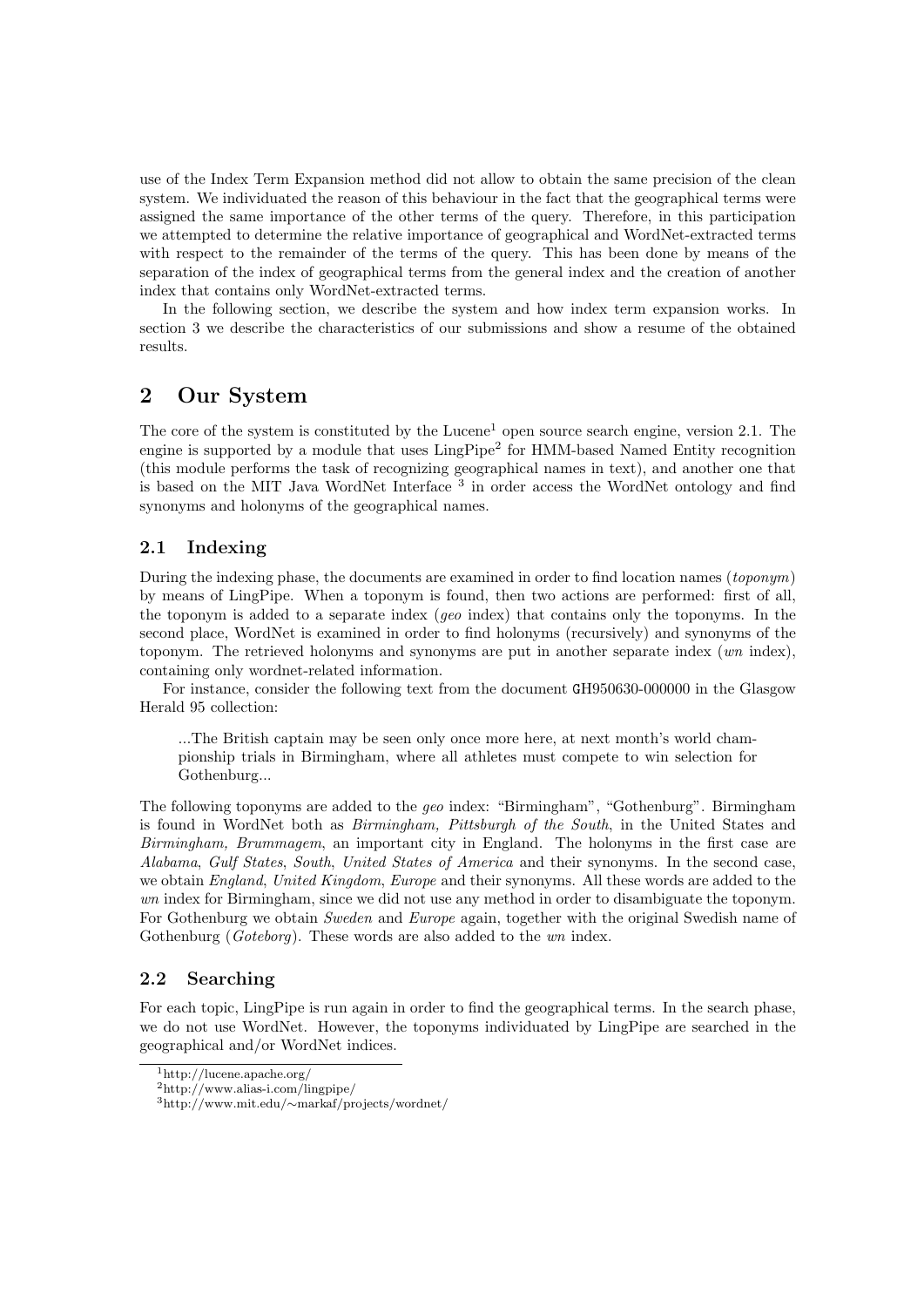## 3 Experiments

We submitted a total of 12 runs at GeoCLEF 2007. Two runs were used as "benchmarks": they were obtained by using the base Lucene system, without index term expansion, in one case considering only topic title and description, and all fields in the other case. The remaining runs used the geo index or wn index or both, with different weightings that were submitted using the Lucene "Boost" operator. This operator allows to assign relative importance to terms. This means that a term with, for instance, a boost factor of 4 will be four times more important than the other terms in the query. We used 0.75, 0.5 and 0.25 as boost factor for geographical and WordNet terms, in order to study their importance in the retrieval process.

In the following tables we show the results obtained in terms of Mean Average Precision and Recall for all the submitted runs.

| run ID    | boost<br>geo | wn boost      | MAP   | Recall |
|-----------|--------------|---------------|-------|--------|
| rfiaUPV01 | $\theta$     | $\theta$      | 0.226 | 0.886  |
| rfiaUPV03 | 0.5          | 0.0           | 0.227 | 0.869  |
| rfiaUPV05 | 0.5          | 0.25          | 0.238 | 0.881  |
| rfiaUPV07 | 0.75         | 0.0           | 0.224 | 0.860  |
| rfiaUPV08 | 0.75         | 0.25          | 0.224 | 0.860  |
| rfiaUPV09 | 0.25         | 0.25          | 0.239 | 0.888  |
| rfiaUPV10 | 0.25         | 0.0           | 0.236 | 0.891  |
| rfiaUPV11 | 0.5          | $0.5^{\circ}$ | 0.239 | 0.886  |
| rfiaUPV12 | 0.75         | 0.75          | 0.231 | 0.877  |

Table 1: Mean Average Precision (MAP) and Recall obtained for all the "Title+Description only" runs.

Table 2: Mean Average Precision and Recall obtained for the "All fields" runs.

| run ID    | geo boost | wn boost | MAP   | Recall |
|-----------|-----------|----------|-------|--------|
| rfiaUPV02 |           |          | 0.247 | 0.903  |
| rfiaUPV04 | 0.5       | 0.0      | 0.256 | 0.915  |
| rfiaUPV06 | 0.5       | 0.25     | 0.263 | 0.926  |

The results obtained with the topic title and description (Table 1) show that by considering geographical terms less important is possible to obtain a better MAP. The integration of WordNet terms allows to improve further the MAP, although it has almost no effect over recall. This may be due to the noise introduced by the ambiguity of some toponyms. However, if we consider all the topic fields (Table 2) we can observe that the introduction of WordNet allowed to improve also the recall. We need to carry out further study of the data in order to fully understand these results.

## 4 Conclusions and Further Work

The obtained results show that geographical terms are less important than content words in the topics. Reducing the importance of geographical terms allowed to improve the mean average precision. The impact of WordNet is not clear. We suppose that the effects of the introduction of WordNet synonyms and holonyms are conditioned by the ambiguity of some toponyms, such as "Birmingham" that can be a city in Alabama or in England. The ambiguity of toponyms is a common problem in news text [4], and currently various approaches are being developed [7, 1].